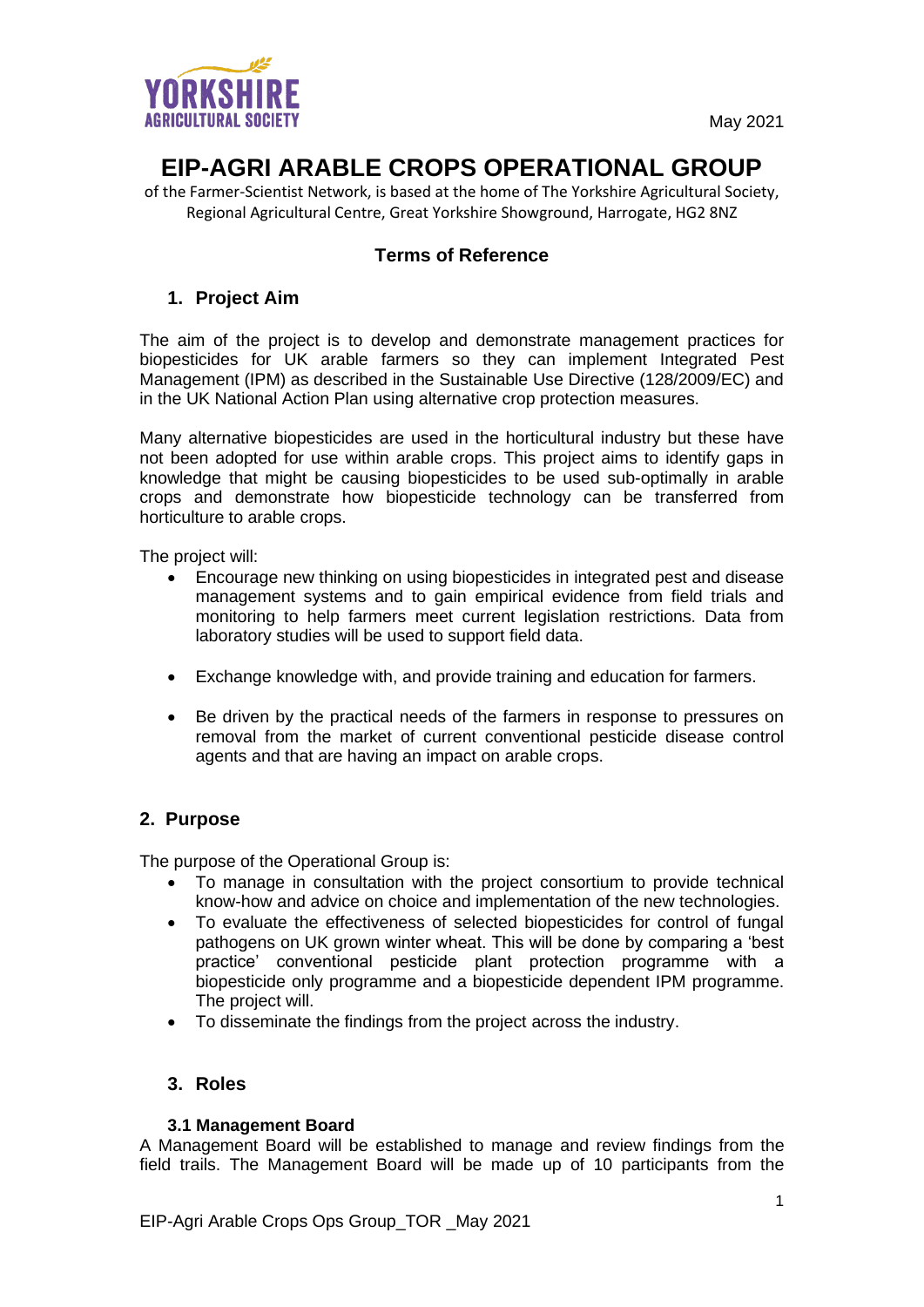

original Operational Group that includes; successful arable farmers, research specialists and policy experts. The Management Board will include knowledge and expertise from the following:

- 1. Prof Rob Edwards, Chair of the Farmer-Scientist Network and Head of School for Food, Farming and Rural Affairs, University of Newcastle. Within this project, Rob will be acting as the Lead/Scientific Coordinator of the project.
- 2. Dr Roma Gwynn, Biopesticides Strategist, Biorationale. Within this project, Roma will offer specialist advice in regards to the use of the biopesticides in the field trials and will be a Monitoring Officer for the project.
- 3. Richard Bramley, Yorkshire Arable Farmer. Within this project, Richard will be an independent observer and advise on developments within the field trials.
- 4. Charles Mills, Yorkshire Arable Farmer and Honorary Show Director, Great Yorkshire Show as part of the Yorkshire Agricultural Society. Within this project, Charles will be an independent observer and advise on developments within the field trials.
- 5. Tom King, Field Technical Manager, Eurofins. Within this project, Tom will manage and deliver administering trail requirements at the Newcastle Cockle Park site and will be acting as an advisor on their findings during the trials.
- 6. James Standen, Farm Director, Newcastle University Farms. Within this project, James will be acting as an advisor as part of the Management Board and a Test Site Lead for all sites at Newcastle, as part of the Core Operational Group.
- 7. Holly Jones, Secretariat to the Farmer-Scientist Network based at the Yorkshire Agricultural Society. Within this project, Holly will be acting as the Project Coordinator.
- 8. Dr Dave George, Specialist in Precision Agronomy, Newcastle University. Within this project, Dave will be a Technical Specialist as part of the Management Board part of the Core Operational Group
- 9. Stephanie Sunley, Assistant Project Manager, Stockbridge Technology Centre. Within this project, Stephanie will be acting as an advisor as part of the Management Board and a Test Site Lead as part of the Core Operational Group.

The Management Board will be responsible for ensuring the smooth running of the project.

The Lead Scientific Coordinator, Prof Rob Edwards, will act as the Chairperson for the Operational Group.

The Management Board will hold regular quarterly meetings either in person or over the telephone where appropriate and will receive regular project updates.

Trial data received that requires further discussion will be addressed when necessary. The Management Board will identify and advise the Monitoring Officers and Core Operational Group if any alterations to the project are required.

The Management Board will be responsible for ensuring the project adheres to the project milestones. Milestones will be managed within a project timeline which will be shared between the Management Board, Monitoring Officers and Core Operational Group. This will be discussed at each quarterly meeting to ensure the project is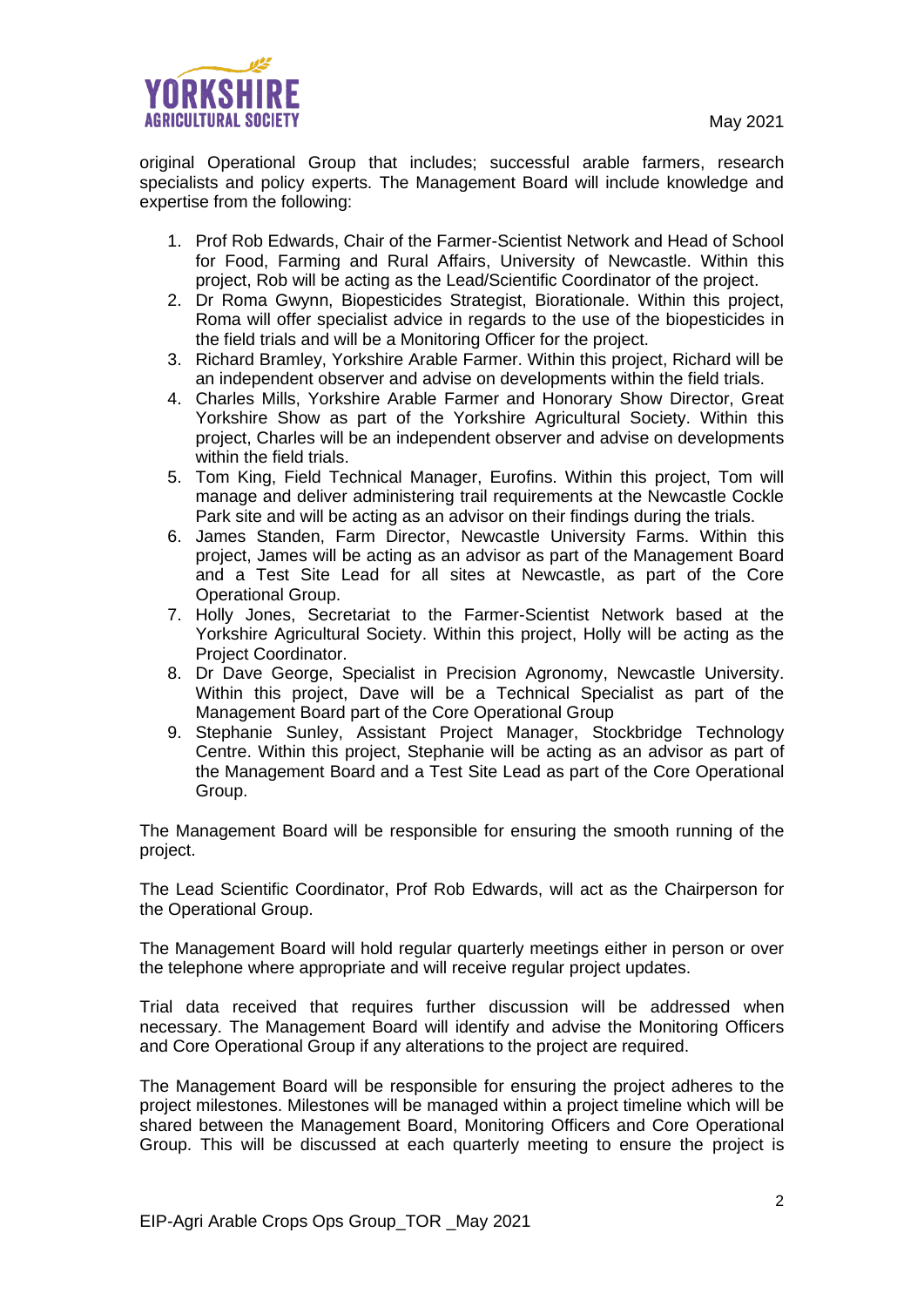

keeping to time and raised as and when a project risk or issue is identified that could impact on the project.

#### **3.2 Monitoring Officers**

The Monitoring Officers will include; Roma Gwynn (Research Specialist), Prof Rob Edwards (Scientific Coordinator) and Holly Jones (Project Coordinator).

The Monitoring Officers will be responsible for the smooth running of the day-to-day project translating any interesting or unusual data from the Core Operational Group to the Management Board.

The Project Coordinator will work with both the Monitoring Officers and the Core Operational Group to share information, act as the secretariat for the Management Board, act as the main point of contact for the project, arrange quarterly meetings, take minutes, organise events, promote and publish final findings and other outreach activity.

#### **3.3 Core Operational Group**

The Core Operational Group will include; farm managers or contractors who have been employed to administer the field trials and undertake basic strategic analysis to include; James Standen, (Advisor and test site lead, Newcastle University Farms) and Dr Dave George (Technical Specialist, Newcastle University), Stephanie Sunley, (Advisor and test site lead, Stockbridge Technology Centre), and Tom King (Trial Manager, Newcastle Sites, Eurofins).

The Core Operational Group will work closely with the MO's and farming representatives on the MB who will observe the field trials and data at regular intervals. The physical operation of the field trials will take place over 3 sites. Each site will be managed by a respective contractor.

The Project Coordinator will work with each contractor to confirm that the trials are progressing as planned, highlighting any unusual activity. The Project Coordinator will also be responsible for working with the Core Operational Group to ensure that farmers are invited to view the progress of the field trials.

#### **3.4 Duties**

The duties of the Management Board shall be to:

- Attend regular Management Board meetings
- Ensure the project adheres to key milestones
- Discuss any unusual data if/ when it arises
- Ensure the smooth running of the overall project
- Champion the work of the project when necessary

The duties of the Monitoring Officers shall be to:

- Chair Management Board meetings (Rob Edwards, Scientific Coordinator)
- Advise and steer the project goals within the project proposal (Rob Edwards, Scientific Coordinator and Roma Gwynn, Specialist Advisor)
- Act as the spokesperson of the Operational Group when necessary
- Ensure the day-to-day running of the project milestones, risks, issues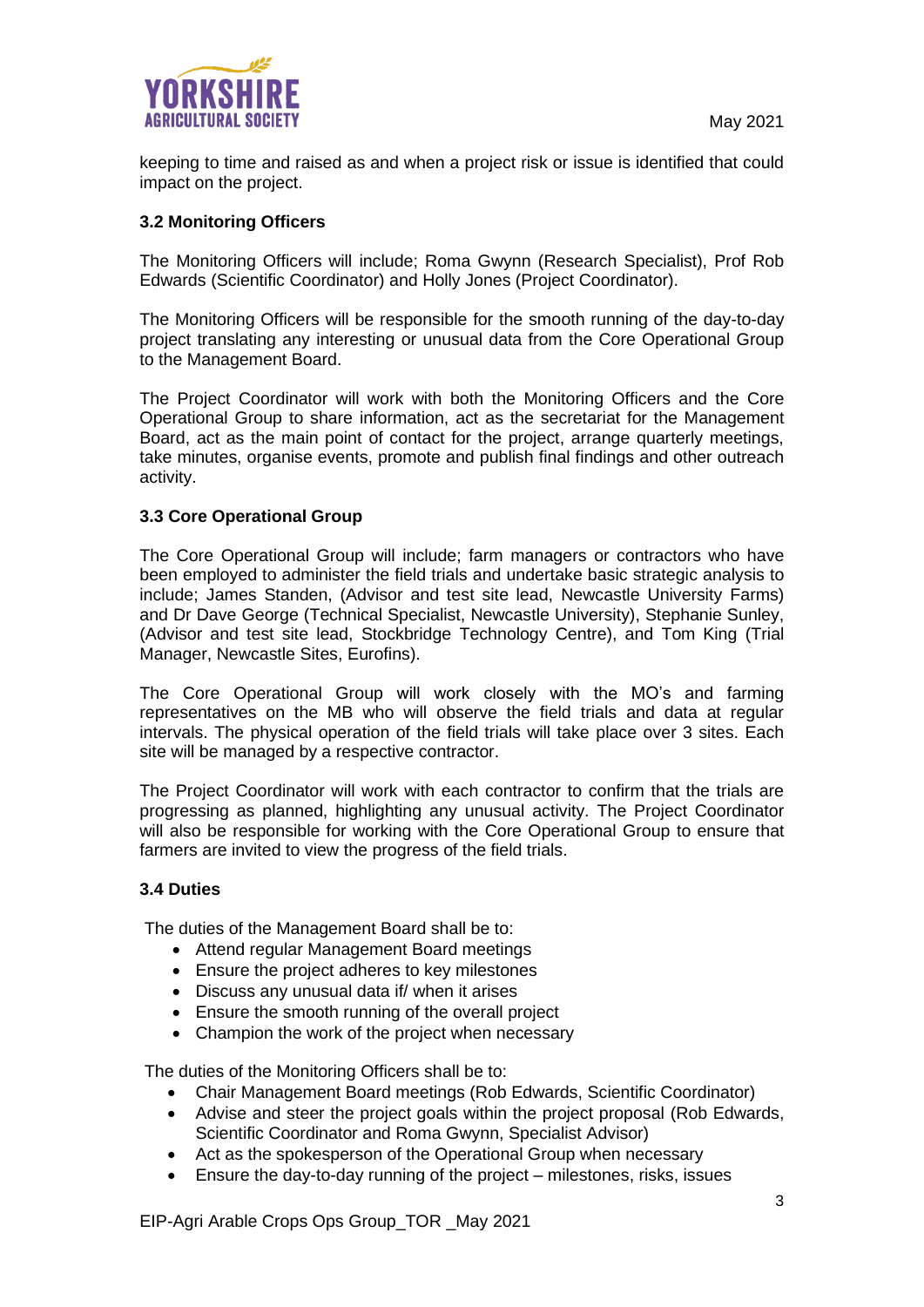

The duties of the Project Coordinator shall be to:

- Help deliver the aims of the Operational Group as agreed by the Management Board
- Support coordination and communication between the Management Board, Monitoring Officers and Core Operational Group
- Keep a contacts list
- Prepare in consultation with the Monitoring Officers the agenda for meetings of the board
- Take and keep minutes of all meetings
- Supervise the financial affairs of the project
- Keep proper accounts that show all monies received and paid out by the Group to adhere with the grant recommendations
- Act as initial point of contact for people interested in the work of the Operational Group

## **4. Activity**

#### **4.1 Communication and Outreach**

- Promote good practice examples and learning constructively and disseminate information to the industry within the UK and Europe.
- Disseminate findings and report from the project through the EIP-Agri website, the Yorkshire Agricultural Society Network (10,000+ members), showcase results at a series of outreach events to include Cereals, Oxford Farming Conference, Annual NFU Conference, the Great Yorkshire Show, Farmer-Scientist Network Conference, PR, Social Media and Marketing channels.

#### **4.2 Delivery of Project**

- Agree the final project design that will be delivered.
- Ensure that the project is delivered in line with project management and control systems in place
- Confirm that each member of the Operational Group works towards the responsibilities detailed in the terms of reference and project proposal.
- Ensure the project is monitored and evaluated effectively
- Deliver trial reports from the statistical data

#### **4.3 Reporting Progress**

The Project Coordinator will be responsible for reporting progress to DEFRA. The Project Coordinator will also be responsible for submitting claims in a timely manner as agreed within the project milestones.

#### **5. Transparency**

All project updates and meetings will be shared with the Operational Group members and provided to the grant provider, these will also be published on the project website and shared with EIP-Agri Community where appropriate.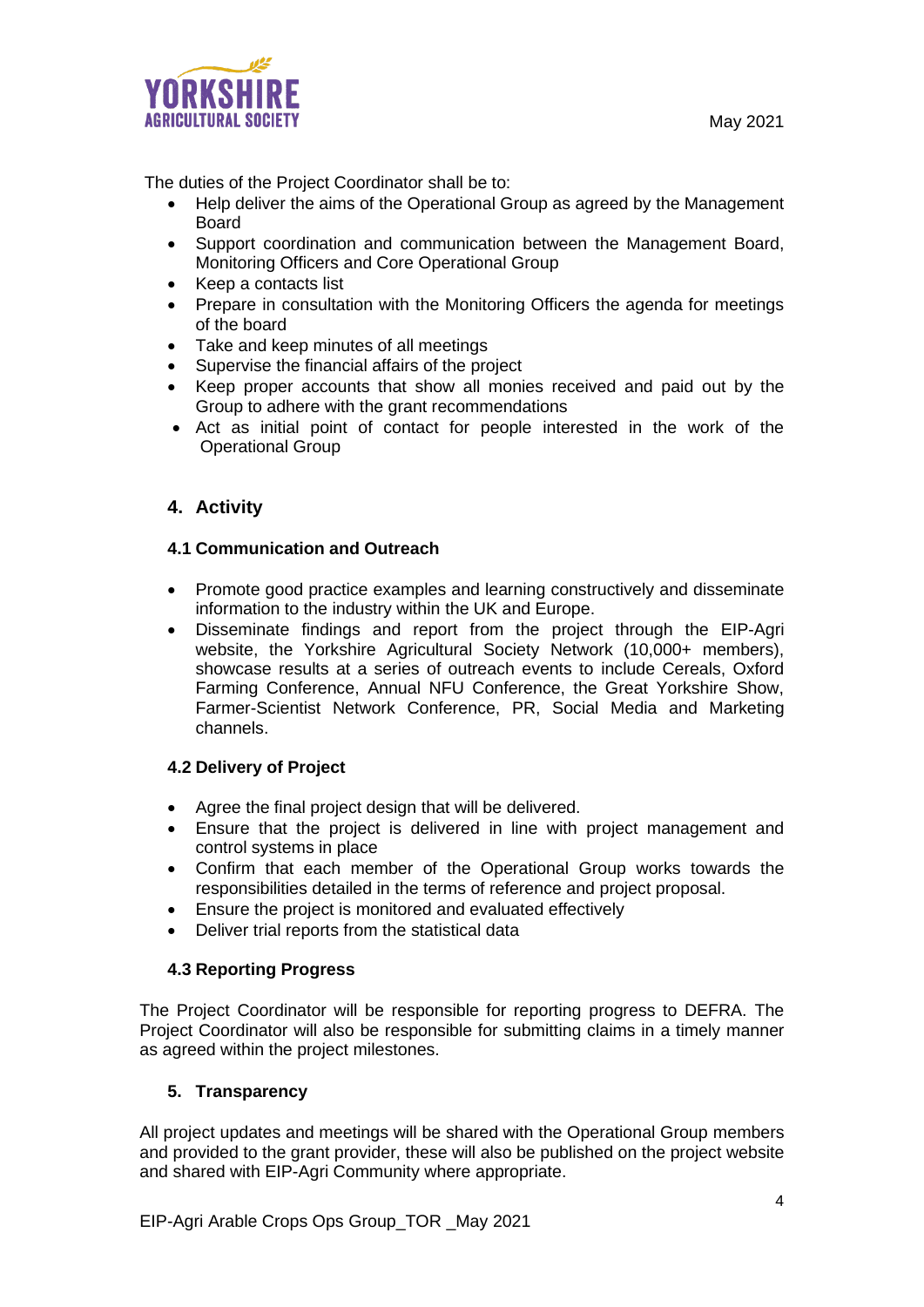

## **6. Finance**

The project assets will be managed and held by Yorkshire Agricultural Society within a restricted fund. The restricted fund will be audited as part of the YAS Annual Accounts by an independent accountant. The Yorkshire Agriculture Society operates an 'open-book' policy.

### **7. Sharing of Information**

The Operational Group are responsible for achieving the outputs set out within the agreement. Results are public and will be shared through the outreach work stated in point 4.1. All results and outputs will be shared with non-group members.

## **8. Geographical Coverage**

The Operational Group will be based in Harrogate, North Yorkshire. The respective 3 sites will be based within Yorkshire and the North East. The report will be disseminated regionally, nationally and across Europe.

## **9. Meeting Arrangements**

Operational Group Meetings

- Four meetings of the Operational Group to be held annually as needed.
- All notification of meeting and meeting papers will be circulated to members by email.

Exceptional Meetings

A Meeting may be called by the Management Board to discuss an urgent matter. The Project Coordinator shall give all members seven days' notice of any Exceptional Meeting together with notice of the business to be discussed.

## **10. Resources**

The Yorkshire Agricultural Society will manage the EIP-Agri Grant of the Operational Group in support of the chosen programme of activity. The Yorkshire Agricultural Society will be responsible for the staff members directly employed on the project.

#### **11. Review**

The Terms of Reference and procedures of the Operational Group will be reviewed annually. The annual review will consider any amendments and revisions needed to improve the:

• Terms of reference